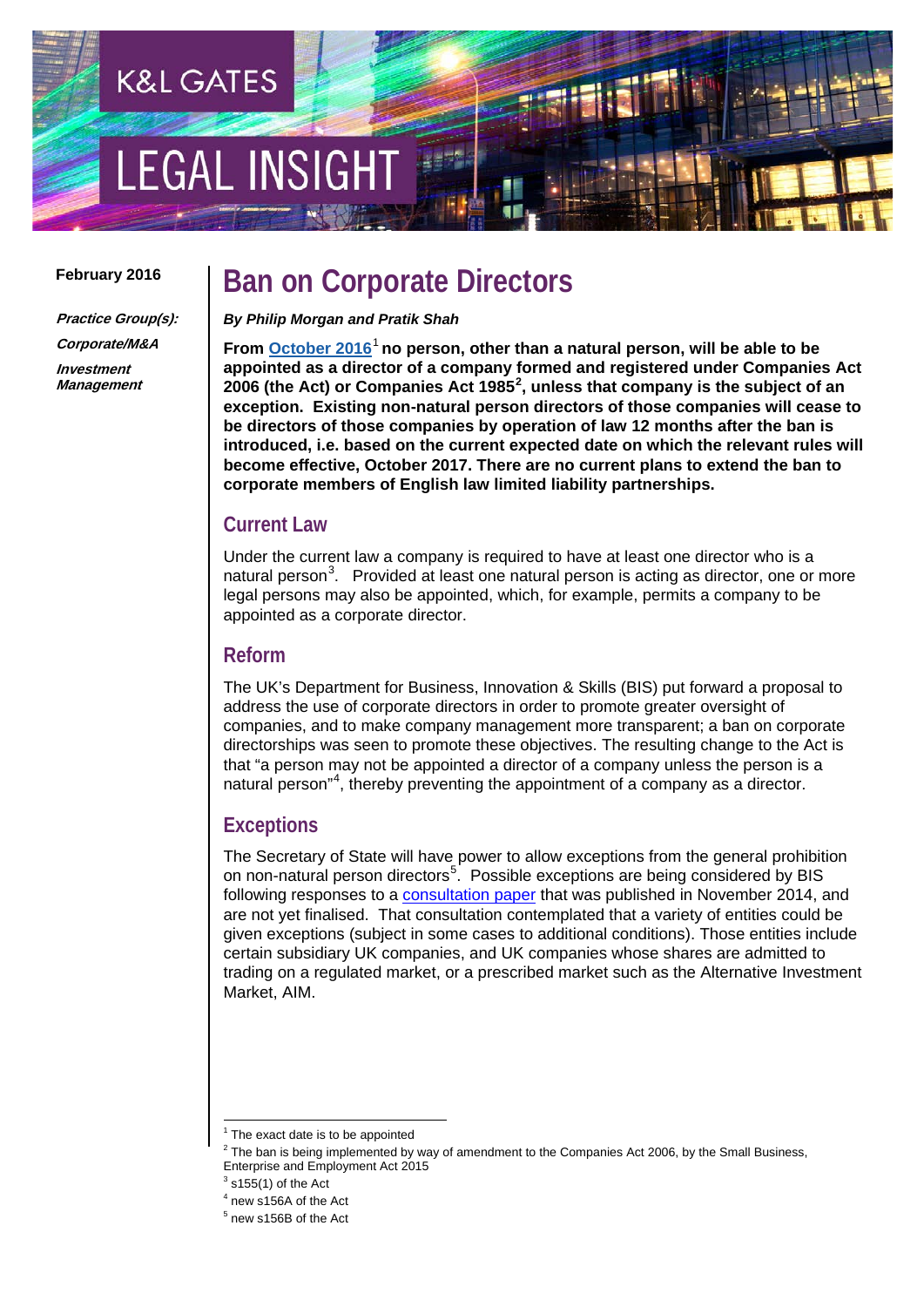# **K&L GATES**

### **Ban on Corporate Directors**

### **LLPs**

The BIS consultation also discussed the possible extension of the ban to corporate members of English law limited liability partnerships but indicated that there is not currently considered to be a strong case for similar action in this area.

#### **Timeline**

The Act provides for a 12 month transitional period following implementation of the ban $<sup>6</sup>$  $<sup>6</sup>$  $<sup>6</sup>$ </sup> which will allow non-natural person directors to be removed or replaced as directors of a company (to which an exclusion does not apply) by a natural person before they are removed by operation of law 12 months after the ban is introduced, i.e. based on the current expected date on which the relevant rules will become effective, October 2017.

#### **Authors:**

**Philip J. Morgan**  Philip.Morgan@klgates.com +44 (0)20 7360 8123

**Pratik Shah** [Pratik.Shah@klgates.com](mailto:Pratik.Shah@klgates.com) +44 (0)20 7360 8346

<span id="page-1-0"></span> $6$  new s156C of the Act